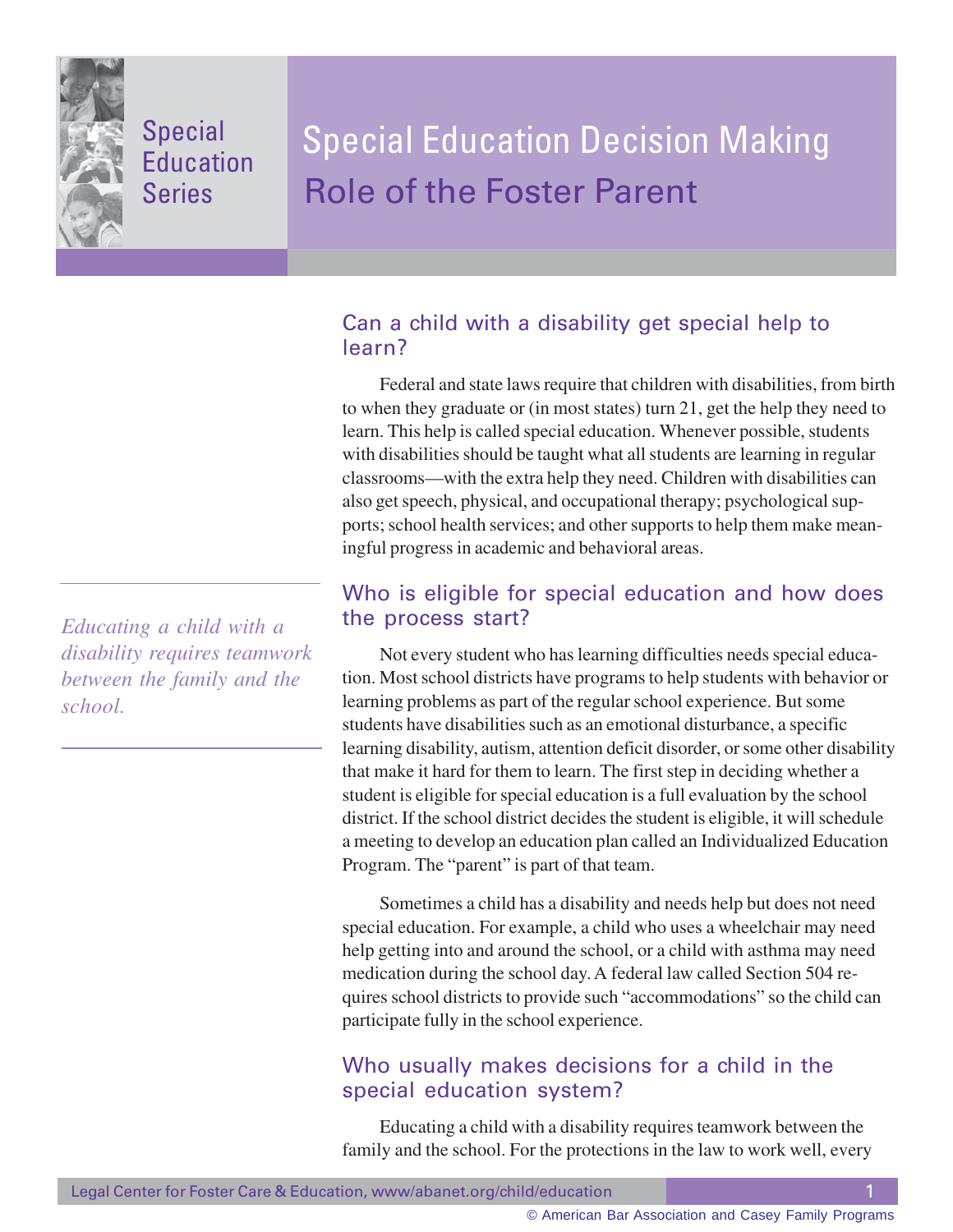child with a disability or who might have a disability must have a legally authorized "parent" who can act on her behalf. It is the "parent" to whom the school must send notice of meetings and proposals; who gets to attend meetings and make decisions about what is best for the child; and who can use mediation or the special education hearing system to resolve problems.

#### What happens when a child is living with foster parents?

In most states, the **birth or adoptive** parent can make special education decisions for a child in foster care—but only if the parent is active in the process. If a birth or adoptive parent is not responding to notices from the school, is not attending special education meetings, or tells the agency that she is not interested in playing this role, the foster parent may step in and do the job.

The **foster parent** may also be the "parent" if no one knows where the birth family is living, a court has terminated the parents' rights, or the birth or adoptive parents are dead. The exception is if state law prohibits the foster parent from being a "parent" for a child in their care or requires foster parents to be appointed as the Surrogate Parent to make special education decisions for the child. Check with the child's caseworker, the child's attorney, or even the judge, to find out whether you are allowed to make special education decisions for a child in your care, whether you first need to be appointed the child's Surrogate Parent, or whether the school district or the court must assign someone else to perform this role.

#### What is a Surrogate Parent?

A Surrogate Parent is an individual appointed by a judge or a school to make special education decisions for a child who does not have someone else who meets the definition of "parent" under the federal special education law. However, if the child has a foster parent who is not prohibited by state law from performing this role, the foster parent may be considered the child's parent in the special education system—and an alternative Surrogate Parent should **not** be appointed for the child. However, in some states, the foster parent is actually appointed as the Surrogate Parent in this situation, so be sure to consult law, policy, and practice in your state. Again, check with the child's caseworker, the child's attorney, or the judge to determine what the rules are in your state.

#### Can a court decide that someone other than the foster parent should make special education decisions for a child in care?

Yes! Even when a child is living with a foster parent, and that foster parent is presumed to be the parent for education decision-making purposes, a judge can decide that another individual—for example, an aunt who cannot care for the child but is willing and able to be the special

*Even if the birth or adoptive parent or someone appointed by the judge is acting as the "parent," that person may welcome the foster parent's input and participation.*